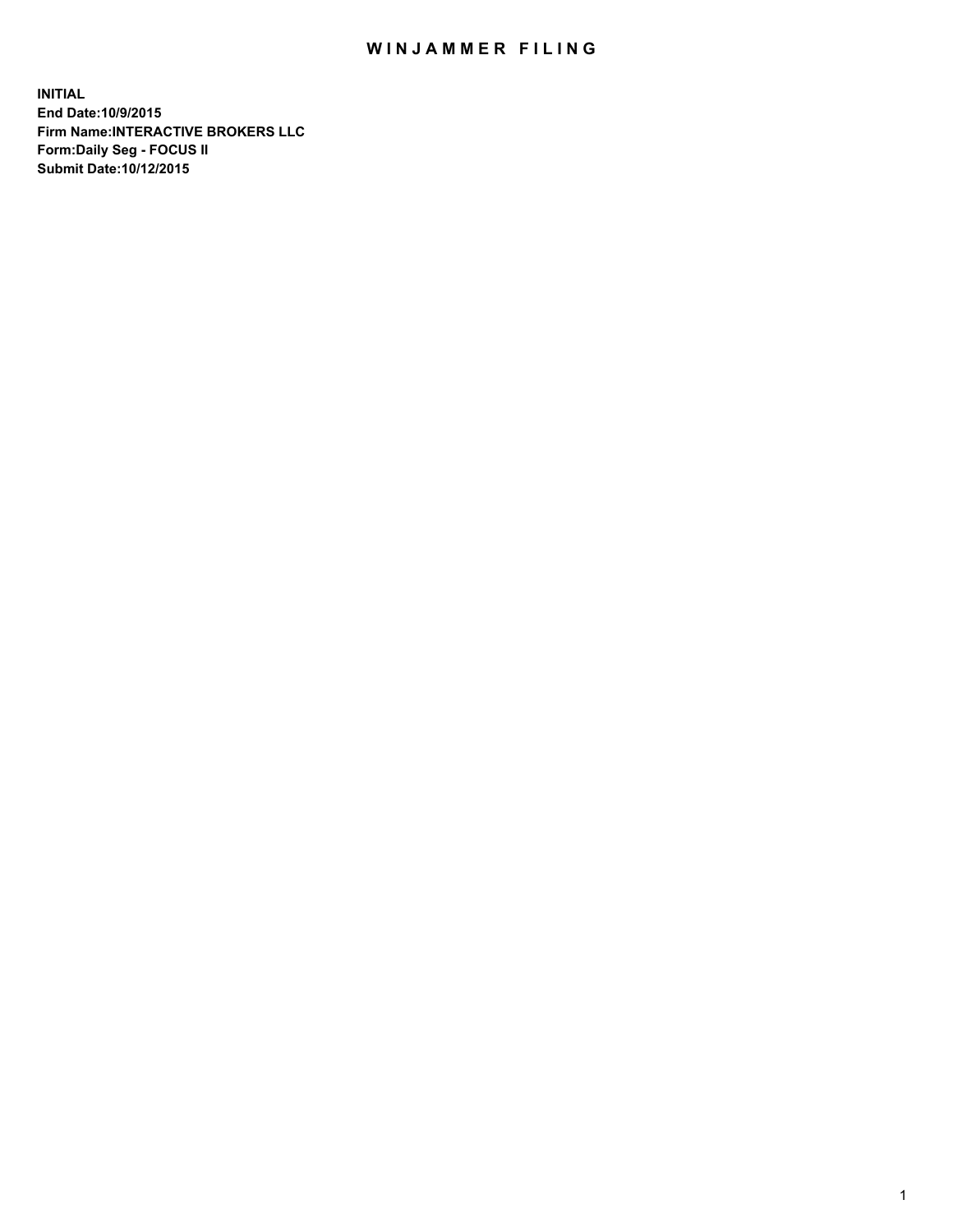## **INITIAL End Date:10/9/2015 Firm Name:INTERACTIVE BROKERS LLC Form:Daily Seg - FOCUS II Submit Date:10/12/2015 Daily Segregation - Cover Page**

| Name of Company<br><b>Contact Name</b><br><b>Contact Phone Number</b><br><b>Contact Email Address</b>                                                                                                                                                                                                                          | <b>INTERACTIVE BROKERS LLC</b><br><b>Alex Parker</b><br>203-618-7738<br>aparker@interactivebrokers.com |
|--------------------------------------------------------------------------------------------------------------------------------------------------------------------------------------------------------------------------------------------------------------------------------------------------------------------------------|--------------------------------------------------------------------------------------------------------|
| FCM's Customer Segregated Funds Residual Interest Target (choose one):<br>a. Minimum dollar amount: ; or<br>b. Minimum percentage of customer segregated funds required:%; or<br>c. Dollar amount range between: and; or<br>d. Percentage range of customer segregated funds required between:% and%.                          | <u>0</u><br>155,000,000 245,000,000<br><u>00</u>                                                       |
| FCM's Customer Secured Amount Funds Residual Interest Target (choose one):<br>a. Minimum dollar amount: ; or<br>b. Minimum percentage of customer secured funds required:% ; or<br>c. Dollar amount range between: and; or<br>d. Percentage range of customer secured funds required between:% and%.                           | <u>0</u><br>80,000,000 120,000,000<br><u>00</u>                                                        |
| FCM's Cleared Swaps Customer Collateral Residual Interest Target (choose one):<br>a. Minimum dollar amount: ; or<br>b. Minimum percentage of cleared swaps customer collateral required:% ; or<br>c. Dollar amount range between: and; or<br>d. Percentage range of cleared swaps customer collateral required between:% and%. | <u>0</u><br>0 <sub>0</sub><br>0 <sub>0</sub>                                                           |

Attach supporting documents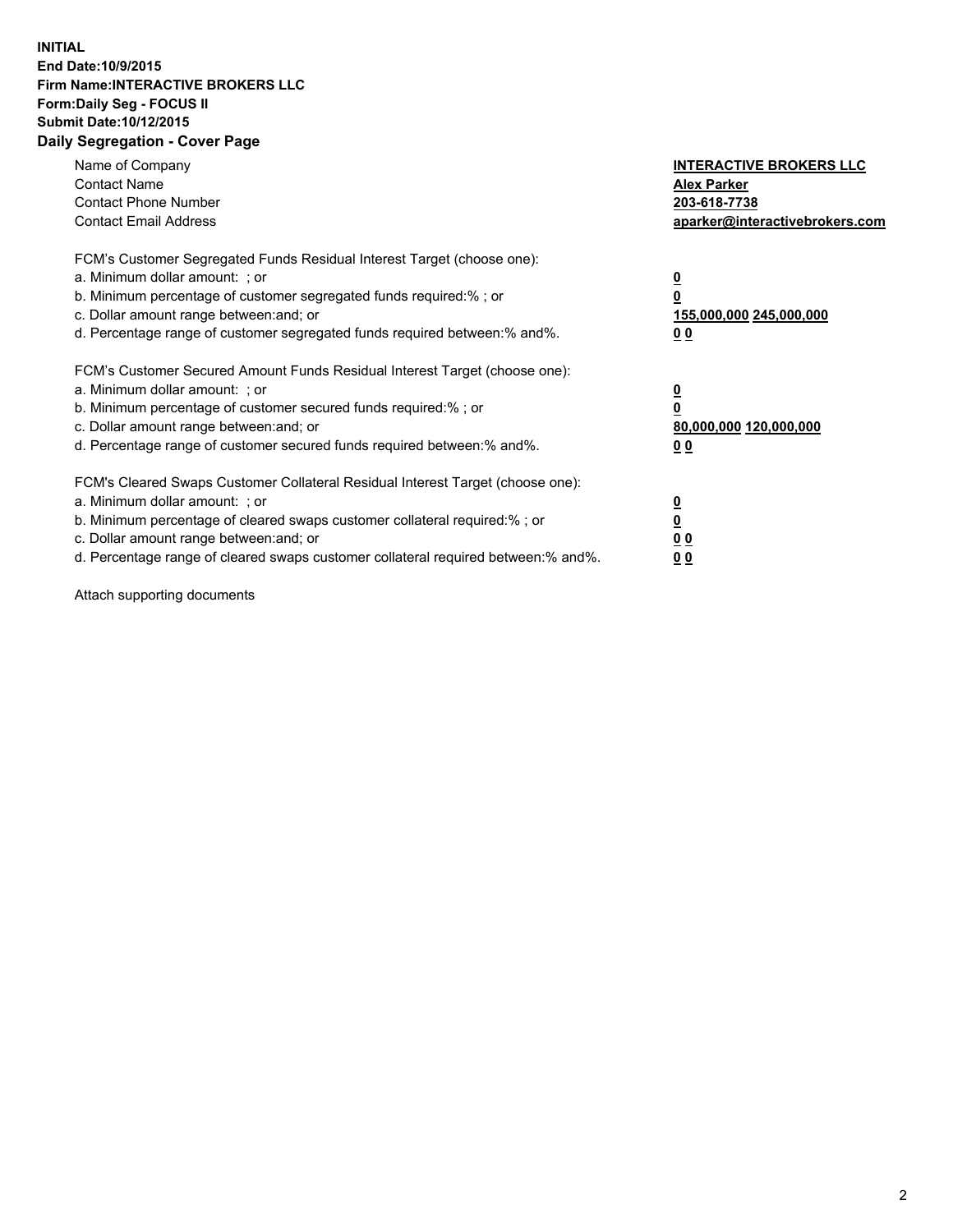## **INITIAL End Date:10/9/2015 Firm Name:INTERACTIVE BROKERS LLC Form:Daily Seg - FOCUS II Submit Date:10/12/2015 Daily Segregation - Secured Amounts**

|     | Daily Jegregation - Jeculed Aniounts                                                                       |                                  |
|-----|------------------------------------------------------------------------------------------------------------|----------------------------------|
|     | Foreign Futures and Foreign Options Secured Amounts                                                        |                                  |
|     | Amount required to be set aside pursuant to law, rule or regulation of a foreign                           | $0$ [7305]                       |
|     | government or a rule of a self-regulatory organization authorized thereunder                               |                                  |
| 1.  | Net ledger balance - Foreign Futures and Foreign Option Trading - All Customers                            |                                  |
|     | A. Cash                                                                                                    | 355,425,818 [7315]               |
|     | B. Securities (at market)                                                                                  | $0$ [7317]                       |
| 2.  | Net unrealized profit (loss) in open futures contracts traded on a foreign board of trade                  | -14,751,612 [7325]               |
| 3.  | Exchange traded options                                                                                    |                                  |
|     | a. Market value of open option contracts purchased on a foreign board of trade                             | 26,274 [7335]                    |
|     | b. Market value of open contracts granted (sold) on a foreign board of trade                               | -27,995 [7337]                   |
| 4.  | Net equity (deficit) (add lines 1.2. and 3.)                                                               | 340,672,485 [7345]               |
| 5.  | Account liquidating to a deficit and account with a debit balances - gross amount                          | 301,682 [7351]                   |
|     | Less: amount offset by customer owned securities                                                           | 0 [7352] 301,682 [7354]          |
| 6.  | Amount required to be set aside as the secured amount - Net Liquidating Equity                             | 340,974,167 [7355]               |
|     | Method (add lines 4 and 5)                                                                                 |                                  |
| 7.  | Greater of amount required to be set aside pursuant to foreign jurisdiction (above) or line                | 340,974,167 [7360]               |
|     | 6.                                                                                                         |                                  |
|     | FUNDS DEPOSITED IN SEPARATE REGULATION 30.7 ACCOUNTS                                                       |                                  |
| 1.  | Cash in banks                                                                                              |                                  |
|     | A. Banks located in the United States                                                                      | <b>300,149</b> [7500]            |
|     | B. Other banks qualified under Regulation 30.7                                                             | 0 [7520] 300,149 [7530]          |
| 2.  | Securities                                                                                                 |                                  |
|     | A. In safekeeping with banks located in the United States                                                  | 361,750,066 [7540]               |
|     | B. In safekeeping with other banks qualified under Regulation 30.7                                         | 0 [7560] 361,750,066 [7570]      |
| 3.  | Equities with registered futures commission merchants                                                      |                                  |
|     | A. Cash                                                                                                    | $0$ [7580]                       |
|     | <b>B.</b> Securities                                                                                       | $0$ [7590]                       |
|     | C. Unrealized gain (loss) on open futures contracts                                                        | $0$ [7600]                       |
|     | D. Value of long option contracts                                                                          | $0$ [7610]                       |
|     | E. Value of short option contracts                                                                         | 0 [7615] 0 [7620]                |
| 4.  | Amounts held by clearing organizations of foreign boards of trade                                          |                                  |
|     | A. Cash                                                                                                    | $0$ [7640]                       |
|     | <b>B.</b> Securities                                                                                       | $0$ [7650]                       |
|     | C. Amount due to (from) clearing organization - daily variation                                            | $0$ [7660]                       |
|     | D. Value of long option contracts                                                                          | $0$ [7670]                       |
|     | E. Value of short option contracts                                                                         | 0 [7675] 0 [7680]                |
| 5.  | Amounts held by members of foreign boards of trade                                                         |                                  |
|     | A. Cash                                                                                                    | 113,415,767 [7700]               |
|     | <b>B.</b> Securities                                                                                       | $0$ [7710]                       |
|     | C. Unrealized gain (loss) on open futures contracts                                                        | -18,027,556 [7720]               |
|     | D. Value of long option contracts                                                                          | 26,282 [7730]                    |
|     | E. Value of short option contracts                                                                         | -27,995 [7735] 95,386,498 [7740] |
| 6.  | Amounts with other depositories designated by a foreign board of trade                                     | 0 [7760]                         |
| 7.  | Segregated funds on hand                                                                                   | $0$ [7765]                       |
| 8.  | Total funds in separate section 30.7 accounts                                                              | 457,436,713 [7770]               |
| 9.  | Excess (deficiency) Set Aside for Secured Amount (subtract line 7 Secured Statement<br>Page 1 from Line 8) | 116,462,546 [7380]               |
| 10. | Management Target Amount for Excess funds in separate section 30.7 accounts                                | 80,000,000 [7780]                |
| 11. | Excess (deficiency) funds in separate 30.7 accounts over (under) Management Target                         | 36,462,546 [7785]                |
|     |                                                                                                            |                                  |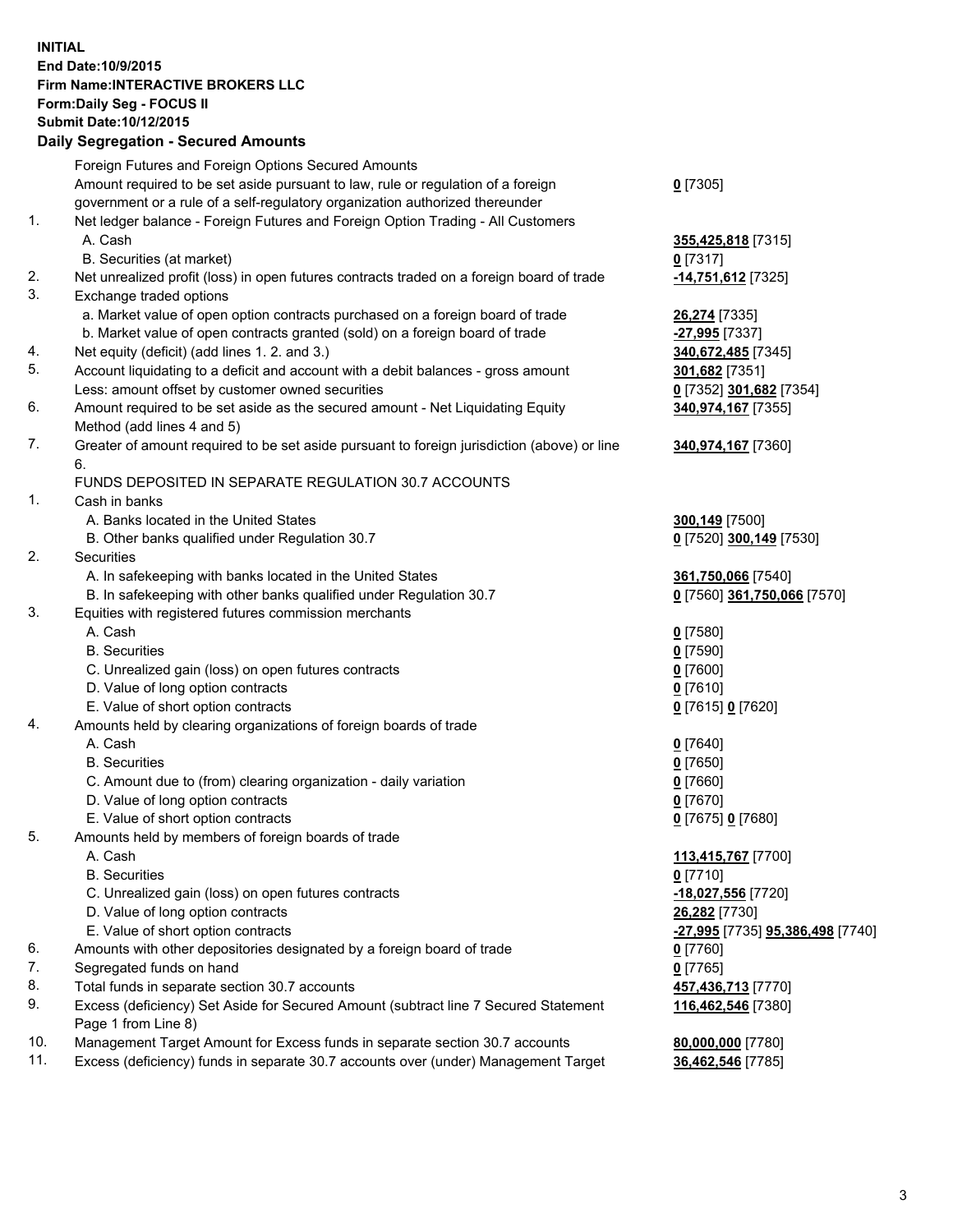**INITIAL End Date:10/9/2015 Firm Name:INTERACTIVE BROKERS LLC Form:Daily Seg - FOCUS II Submit Date:10/12/2015 Daily Segregation - Segregation Statement** SEGREGATION REQUIREMENTS(Section 4d(2) of the CEAct) 1. Net ledger balance A. Cash **2,682,284,379** [7010] B. Securities (at market) **0** [7020] 2. Net unrealized profit (loss) in open futures contracts traded on a contract market **-95,062,936** [7030] 3. Exchange traded options A. Add market value of open option contracts purchased on a contract market **76,647,772** [7032] B. Deduct market value of open option contracts granted (sold) on a contract market **-147,674,533** [7033] 4. Net equity (deficit) (add lines 1, 2 and 3) **2,516,194,682** [7040] 5. Accounts liquidating to a deficit and accounts with debit balances - gross amount **115,453** [7045] Less: amount offset by customer securities **0** [7047] **115,453** [7050] 6. Amount required to be segregated (add lines 4 and 5) **2,516,310,135** [7060] FUNDS IN SEGREGATED ACCOUNTS 7. Deposited in segregated funds bank accounts A. Cash **226,157,296** [7070] B. Securities representing investments of customers' funds (at market) **1,500,699,898** [7080] C. Securities held for particular customers or option customers in lieu of cash (at market) **0** [7090] 8. Margins on deposit with derivatives clearing organizations of contract markets A. Cash **26,208,356** [7100] B. Securities representing investments of customers' funds (at market) **1,042,803,464** [7110] C. Securities held for particular customers or option customers in lieu of cash (at market) **0** [7120] 9. Net settlement from (to) derivatives clearing organizations of contract markets **-6,876,290** [7130] 10. Exchange traded options A. Value of open long option contracts **76,626,006** [7132] B. Value of open short option contracts **-147,652,830** [7133] 11. Net equities with other FCMs A. Net liquidating equity **0** [7140] B. Securities representing investments of customers' funds (at market) **0** [7160] C. Securities held for particular customers or option customers in lieu of cash (at market) **0** [7170] 12. Segregated funds on hand **0** [7150] 13. Total amount in segregation (add lines 7 through 12) **2,717,965,900** [7180] 14. Excess (deficiency) funds in segregation (subtract line 6 from line 13) **201,655,765** [7190] 15. Management Target Amount for Excess funds in segregation **155,000,000** [7194]

16. Excess (deficiency) funds in segregation over (under) Management Target Amount Excess

**46,655,765** [7198]